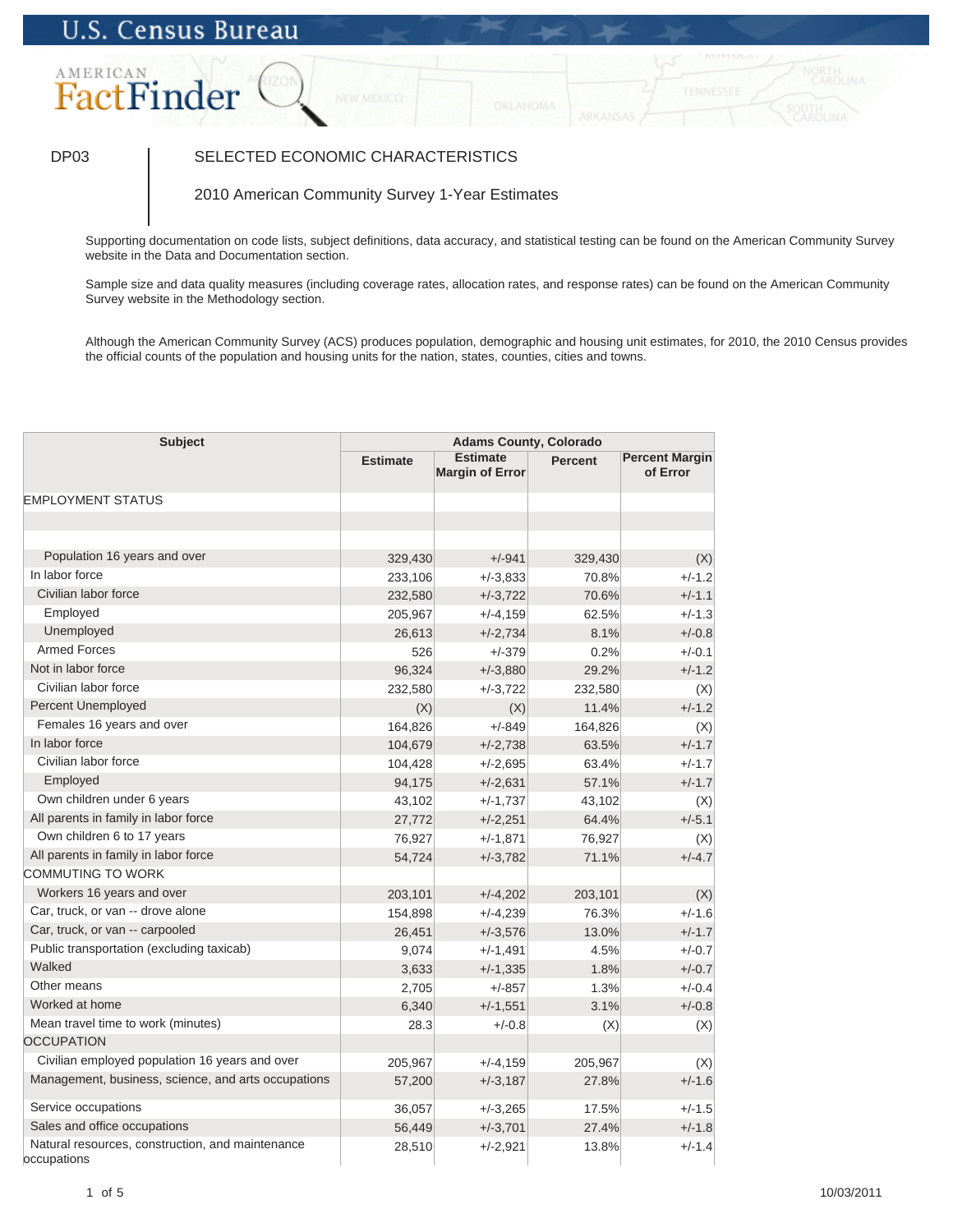| <b>Subject</b>                                                                                |                 | <b>Adams County, Colorado</b>             |         |                                   |
|-----------------------------------------------------------------------------------------------|-----------------|-------------------------------------------|---------|-----------------------------------|
|                                                                                               | <b>Estimate</b> | <b>Estimate</b><br><b>Margin of Error</b> | Percent | <b>Percent Margin</b><br>of Error |
| Production, transportation, and material moving<br>occupations                                | 27,751          | $+/-3,193$                                | 13.5%   | $+/-1.5$                          |
| <b>INDUSTRY</b>                                                                               |                 |                                           |         |                                   |
| Civilian employed population 16 years and over                                                | 205,967         | $+/-4,159$                                | 205,967 | (X)                               |
| Agriculture, forestry, fishing and hunting, and mining                                        | 3,008           | $+/-920$                                  | 1.5%    | $+/-0.4$                          |
| Construction                                                                                  | 21,591          | $+/-2,427$                                | 10.5%   | $+/-1.2$                          |
| Manufacturing                                                                                 | 17,921          | $+/-2,440$                                | 8.7%    | $+/-1.2$                          |
| Wholesale trade                                                                               | 9,694           | $+/-1,904$                                | 4.7%    | $+/-0.9$                          |
| Retail trade                                                                                  | 23,658          | $+/-3,138$                                | 11.5%   | $+/-1.5$                          |
| Transportation and warehousing, and utilities                                                 | 15,549          | $+/-2,096$                                | 7.5%    | $+/-1.0$                          |
| Information                                                                                   | 5,678           | $+/-1,329$                                | 2.8%    | $+/-0.6$                          |
| Finance and insurance, and real estate and rental and<br>leasing                              | 12,909          | $+/-1,816$                                | 6.3%    | $+/-0.9$                          |
| Professional, scientific, and management, and<br>administrative and waste management services | 24,597          | $+/-2,880$                                | 11.9%   | $+/-1.3$                          |
| Educational services, and health care and social                                              | 30,710          | $+/-2,514$                                | 14.9%   | $+/-1.2$                          |
| assistance<br>Arts, entertainment, and recreation, and<br>accommodation and food services     | 18,867          | $+/-2,194$                                | 9.2%    | $+/-1.0$                          |
| Other services, except public administration                                                  | 11,488          | $+/-2,070$                                | 5.6%    | $+/-1.0$                          |
| Public administration                                                                         | 10,297          | $+/-1,652$                                | 5.0%    | $+/-0.8$                          |
| <b>CLASS OF WORKER</b>                                                                        |                 |                                           |         |                                   |
| Civilian employed population 16 years and over                                                | 205.967         | $+/-4,159$                                | 205,967 | (X)                               |
| Private wage and salary workers                                                               | 169,767         | $+/-4,630$                                | 82.4%   | $+/-1.5$                          |
| Government workers                                                                            | 24,407          | $+/-2,502$                                | 11.8%   | $+/-1.2$                          |
| Self-employed in own not incorporated business<br>workers                                     | 11,553          | $+/-2,005$                                | 5.6%    | $+/-1.0$                          |
| Unpaid family workers                                                                         | 240             | $+/-273$                                  | 0.1%    | $+/-0.1$                          |
| INCOME AND BENEFITS (IN 2010 INFLATION-<br>ADJUSTED DOLLARS)                                  |                 |                                           |         |                                   |
| <b>Total households</b>                                                                       | 150,909         | $+/-2,406$                                | 150,909 | (X)                               |
| Less than \$10,000                                                                            | 8,215           | $+/-1,265$                                | 5.4%    | $+/-0.8$                          |
| \$10,000 to \$14,999                                                                          | 7,489           | $+/-1,523$                                | 5.0%    | $+/-1.0$                          |
| \$15,000 to \$24,999                                                                          | 14,792          | $+/-2,093$                                | 9.8%    | $+/-1.4$                          |
| \$25,000 to \$34,999                                                                          | 15,689          | $+/-1,918$                                | 10.4%   | $+/-1.2$                          |
| \$35,000 to \$49,999                                                                          | 24,184          | $+/-2,221$                                | 16.0%   | $+/-1.4$                          |
| \$50,000 to \$74,999                                                                          | 31,041          | $+/-2,969$                                | 20.6%   | $+/-2.0$                          |
| \$75,000 to \$99,999                                                                          | 20,792          | $+/-1,942$                                | 13.8%   | $+/-1.3$                          |
| \$100,000 to \$149,999                                                                        | 19,946          | $+/-1,910$                                | 13.2%   | $+/-1.3$                          |
| \$150,000 to \$199,999                                                                        | 5,416           | $+/-1,166$                                | 3.6%    | $+/-0.8$                          |
| \$200,000 or more                                                                             | 3,345           | $+/-884$                                  | 2.2%    | $+/-0.6$                          |
| Median household income (dollars)                                                             | 52,711          | $+/-1,821$                                | (X)     | (X)                               |
| Mean household income (dollars)                                                               | 66,982          | $+/-2,385$                                | (X)     | (X)                               |
| With earnings                                                                                 | 129,194         | $+/-2,760$                                | 85.6%   | $+/-1.1$                          |
| Mean earnings (dollars)                                                                       | 66,377          | $+/-2,495$                                | (X)     | (X)                               |
| With Social Security                                                                          | 29,035          | $+/-1,656$                                | 19.2%   | $+/-1.1$                          |
| Mean Social Security income (dollars)                                                         | 16,103          | $+/-757$                                  | (X)     | (X)                               |
| With retirement income                                                                        | 20,480          | $+/-1,410$                                | 13.6%   | $+/-1.0$                          |
| Mean retirement income (dollars)                                                              | 21,147          | $+/-2,493$                                | (X)     | (X)                               |
| With Supplemental Security Income                                                             | 7,178           | $+/-1,218$                                | 4.8%    | $+/-0.8$                          |
| Mean Supplemental Security Income (dollars)                                                   | 9,390           | $+/-1,202$                                | (X)     | (X)                               |
| With cash public assistance income                                                            | 3,712           | $+/-1,109$                                | 2.5%    | $+/-0.7$                          |
| Mean cash public assistance income (dollars)                                                  | 3,094           | $+/-1,175$                                | (X)     | (X)                               |
| With Food Stamp/SNAP benefits in the past 12 months                                           | 12,952          | $+/-2,133$                                | 8.6%    | $+/-1.4$                          |
| Families                                                                                      | 107,360         | $+/-3,370$                                | 107,360 | (X)                               |
| Less than \$10,000                                                                            | 4,225           | $+/-981$                                  | 3.9%    | $+/-0.9$                          |
| \$10,000 to \$14,999                                                                          | 2,929           | $+/-907$                                  | 2.7%    | $+/-0.8$                          |
| \$15,000 to \$24,999                                                                          | 7,702           | $+/-1,383$                                | 7.2%    | $+/-1.3$                          |
| \$25,000 to \$34,999                                                                          | 9,707           | $+/-1,614$                                | 9.0%    | $+/-1.4$                          |
| \$35,000 to \$49,999                                                                          | 17,206          | $+/-1,979$                                | 16.0%   | $+/-1.7$                          |
| \$50,000 to \$74,999                                                                          | 23,578          | $+/-2,486$                                | 22.0%   | $+/-2.3$                          |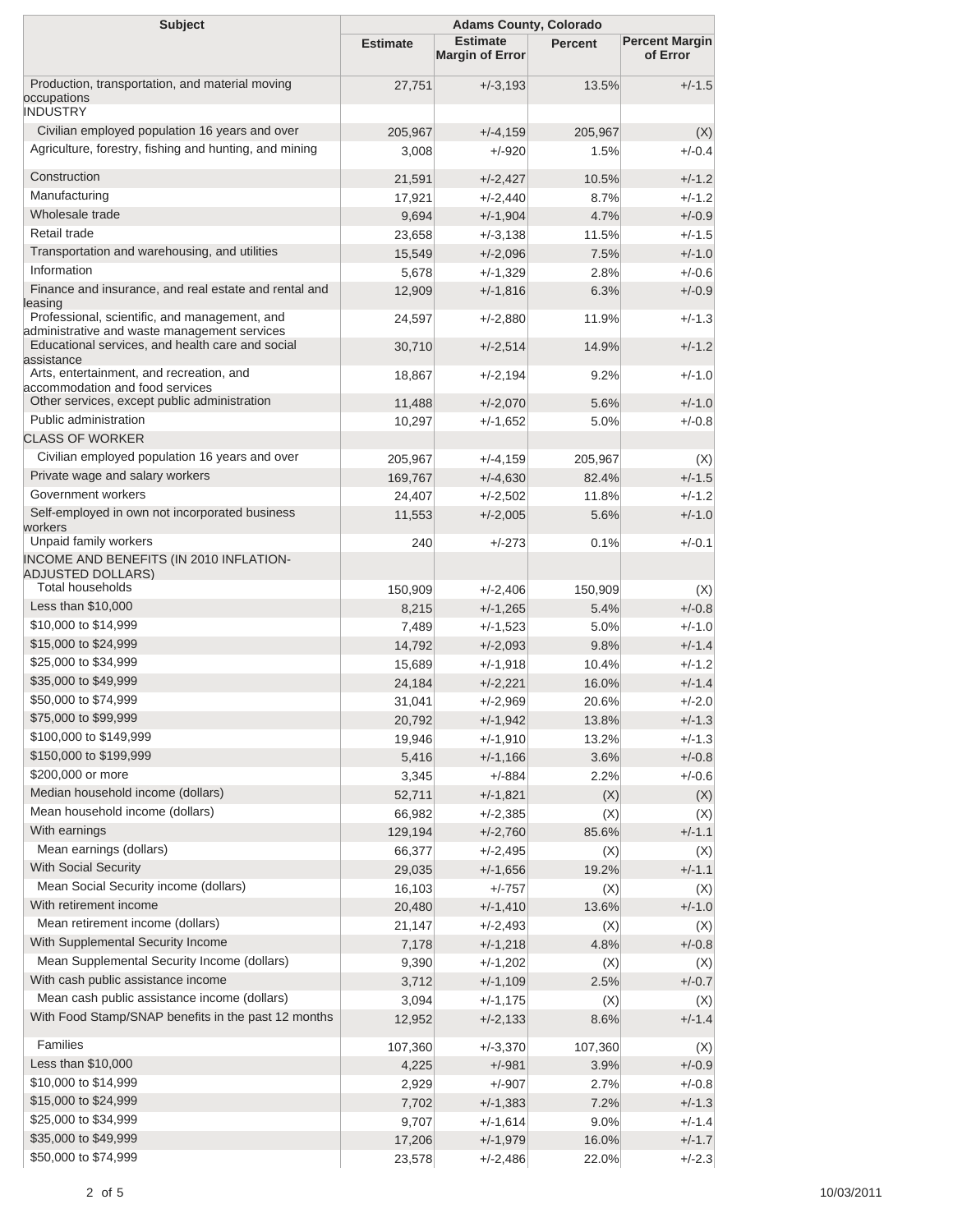| <b>Subject</b>                                                                                                                        |                 | <b>Adams County, Colorado</b>             |                |                                   |
|---------------------------------------------------------------------------------------------------------------------------------------|-----------------|-------------------------------------------|----------------|-----------------------------------|
|                                                                                                                                       | <b>Estimate</b> | <b>Estimate</b><br><b>Margin of Error</b> | <b>Percent</b> | <b>Percent Margin</b><br>of Error |
| \$75,000 to \$99,999                                                                                                                  | 16,790          | $+/-1,811$                                | 15.6%          | $+/-1.6$                          |
| \$100,000 to \$149,999                                                                                                                | 17,345          | $+/-1,945$                                | 16.2%          | $+/-1.8$                          |
| \$150,000 to \$199,999                                                                                                                | 4,989           | $+/-1,129$                                | 4.6%           | $+/-1.1$                          |
| \$200,000 or more                                                                                                                     | 2,889           | $+/-801$                                  | 2.7%           | $+/-0.7$                          |
| Median family income (dollars)                                                                                                        | 61,516          | $+/-2,195$                                | (X)            | (X)                               |
| Mean family income (dollars)                                                                                                          | 74,135          | $+/-2,642$                                | (X)            | (X)                               |
| Per capita income (dollars)                                                                                                           | 23,294          | $+/-743$                                  | (X)            | (X)                               |
| Nonfamily households                                                                                                                  | 43,549          | $+/-3,205$                                | 43,549         | (X)                               |
| Median nonfamily income (dollars)                                                                                                     | 32,229          | $+/-3,277$                                | (X)            | (X)                               |
| Mean nonfamily income (dollars)                                                                                                       | 45,584          | $+/-4,678$                                | (X)            | (X)                               |
| Median earnings for workers (dollars)                                                                                                 | 30,423          | $+/-840$                                  | (X)            | (X)                               |
| Median earnings for male full-time, year-round workers<br>(dollars)                                                                   | 45,157          | $+/-2,479$                                | (X)            | (X)                               |
| Median earnings for female full-time, year-round<br>workers (dollars)<br><b>HEALTH INSURANCE COVERAGE</b>                             | 37,408          | $+/-2,554$                                | (X)            | (X)                               |
| Civilian noninstitutionalized population                                                                                              | 439,906         | $+/-1,578$                                | 439,906        | (X)                               |
| With health insurance coverage                                                                                                        | 341,026         | $+/-8,191$                                | 77.5%          | $+/-1.8$                          |
| With private health insurance                                                                                                         | 269,493         | $+/-9,186$                                | 61.3%          | $+/-2.1$                          |
| With public coverage                                                                                                                  | 102,577         | $+/-6,537$                                | 23.3%          | $+/-1.5$                          |
| No health insurance coverage                                                                                                          | 98,880          | $+/-7,876$                                | 22.5%          | $+/-1.8$                          |
| Civilian noninstitutionalized population under 18 years                                                                               | 126,438         | $+/-140$                                  | 126,438        | (X)                               |
| No health insurance coverage                                                                                                          | 17,870          | $+/-3,507$                                | 14.1%          | $+/-2.8$                          |
| Civilian noninstitutionalized population 18 to 64 years                                                                               | 277,768         | $+/-1,493$                                | 277,768        | (X)                               |
| In labor force:                                                                                                                       | 223,475         | $+/-3,518$                                | 223,475        | (X)                               |
| Employed:                                                                                                                             | 198,928         | $+/-3.938$                                | 198,928        | (X)                               |
| With health insurance coverage                                                                                                        | 152,223         | $+/-4,785$                                | 76.5%          | $+/-2.1$                          |
| With private health insurance                                                                                                         | 145,970         | $+/-4,942$                                | 73.4%          | $+/-2.2$                          |
| With public coverage                                                                                                                  | 10,039          | $+/-1,576$                                | 5.0%           | $+/-0.8$                          |
| No health insurance coverage                                                                                                          | 46,705          | $+/-4,435$                                | 23.5%          | $+/-2.1$                          |
| Unemployed:                                                                                                                           | 24,547          | $+/-2,711$                                | 24,547         | (X)                               |
| With health insurance coverage                                                                                                        | 9,990           | $+/-1,525$                                | 40.7%          | $+/-5.3$                          |
| With private health insurance                                                                                                         | 7,869           | $+/-1,355$                                | 32.1%          | $+/-4.9$                          |
| With public coverage                                                                                                                  | 2,400           | $+/-701$                                  | 9.8%           | $+/-2.9$                          |
| No health insurance coverage                                                                                                          | 14,557          | $+/-2,274$                                | 59.3%          | $+/-5.3$                          |
| Not in labor force:                                                                                                                   | 54,293          | $+/-3,507$                                | 54,293         | (X)                               |
| With health insurance coverage                                                                                                        | 34,789          | $+/-2,835$                                | 64.1%          | $+/-3.6$                          |
| With private health insurance                                                                                                         | 23,780          | $+/-2,297$                                | 43.8%          | $+/-3.6$                          |
| With public coverage                                                                                                                  | 14,023          | $+/-2,223$                                | 25.8%          | $+/-3.7$                          |
| No health insurance coverage<br>PERCENTAGE OF FAMILIES AND PEOPLE WHOSE<br>INCOME IN THE PAST 12 MONTHS IS BELOW THE<br>POVERTY LEVEL | 19,504          | $+/-2,425$                                | 35.9%          | $+/-3.6$                          |
| All families                                                                                                                          | (X)             | (X)                                       | 9.7%           | $+/-1.6$                          |
| With related children under 18 years                                                                                                  | (X)             | (X)                                       | 14.2%          | $+/-2.5$                          |
| With related children under 5 years only                                                                                              | (X)             | (X)                                       | 14.7%          | $+/-5.4$                          |
| Married couple families                                                                                                               | (X)             | (X)                                       | 5.5%           | $+/-1.1$                          |
| With related children under 18 years                                                                                                  | (X)             | (X)                                       | 7.6%           | $+/-1.8$                          |
| With related children under 5 years only                                                                                              | (X)             | (X)                                       | 10.4%          | $+/-5.1$                          |
| Families with female householder, no husband present                                                                                  | (X)             | (X)                                       | 22.1%          | $+/-6.1$                          |
| With related children under 18 years                                                                                                  | (X)             | (X)                                       | 29.6%          | $+/-7.8$                          |
| With related children under 5 years only                                                                                              | (X)             | (X)                                       | 29.4%          | $+/-14.4$                         |
| All people                                                                                                                            | (X)             | (X)                                       | 13.1%          | $+/-1.9$                          |
| Under 18 years                                                                                                                        | (X)             | (X)                                       | 17.4%          | $+/-3.4$                          |
| Related children under 18 years                                                                                                       | (X)             | (X)                                       | 17.1%          | $+/-3.3$                          |
| Related children under 5 years                                                                                                        | (X)             | (X)                                       | 20.9%          | $+/-5.1$                          |
| Related children 5 to 17 years                                                                                                        | (X)             | (X)                                       | 15.5%          | $+/-3.4$                          |
| 18 years and over                                                                                                                     | (X)             | (X)                                       | 11.4%          | $+/-1.6$                          |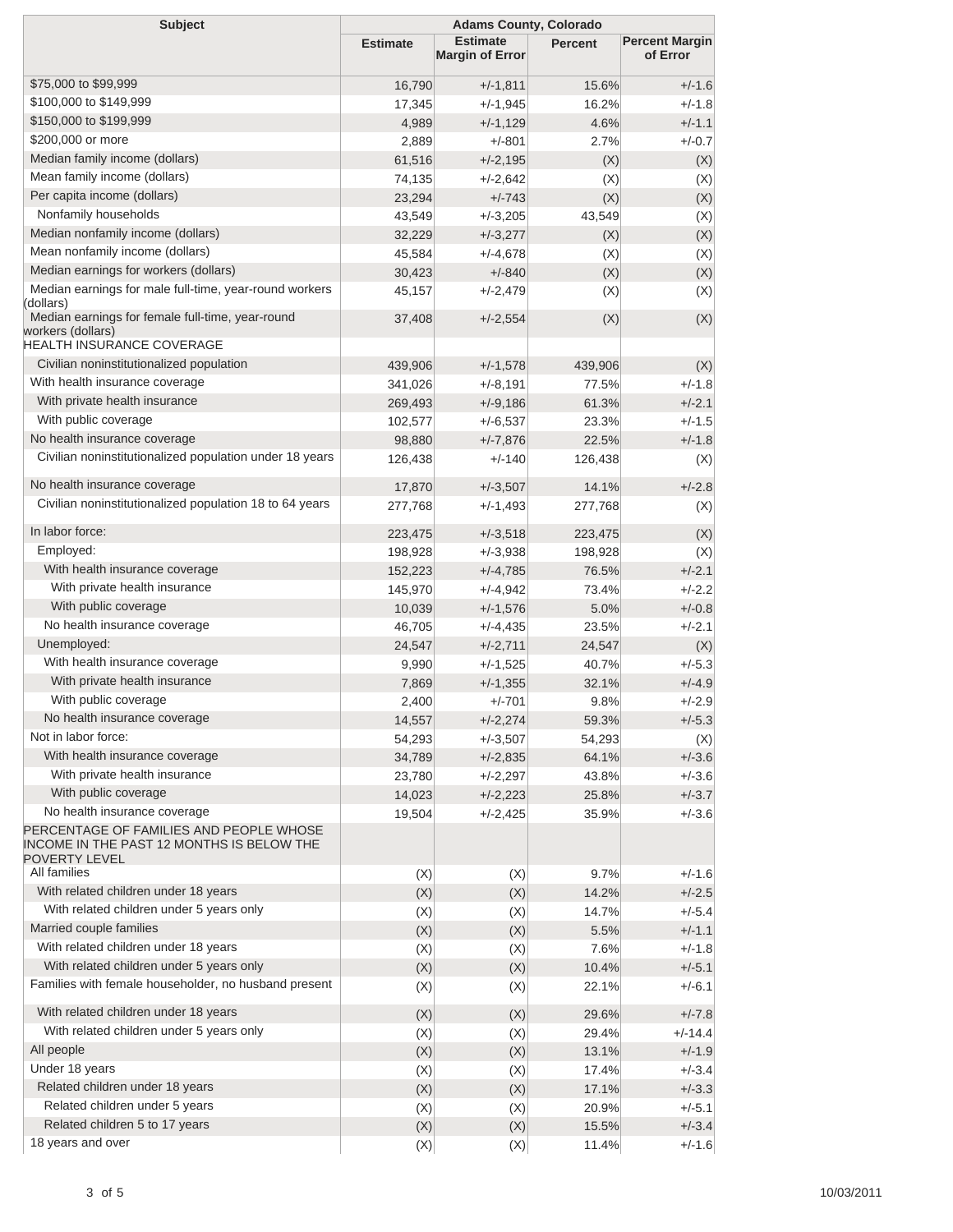| <b>Subject</b>                          | <b>Adams County, Colorado</b> |                                    |                |                                   |
|-----------------------------------------|-------------------------------|------------------------------------|----------------|-----------------------------------|
|                                         | <b>Estimate</b>               | <b>Estimate</b><br>Margin of Error | <b>Percent</b> | <b>Percent Margin</b><br>of Error |
| 18 to 64 years                          | (X)                           | (X)                                | 12.3%          | $+/-1.8$                          |
| 65 years and over                       | (X)                           | (X)                                | 4.4%           | $+/-1.7$                          |
| People in families                      | (X)                           | (X)                                | 10.9%          | $+/-1.9$                          |
| Unrelated individuals 15 years and over | (X)                           | (X)                                | 25.3%          | $+/-4.3$                          |

Data are based on a sample and are subject to sampling variability. The degree of uncertainty for an estimate arising from sampling variability is represented through the use of a margin of error. The value shown here is the 90 percent margin of error. The margin of error can be interpreted roughly as providing a 90 percent probability that the interval defined by the estimate minus the margin of error and the estimate plus the margin of error (the lower and upper confidence bounds) contains the true value. In addition to sampling variability, the ACS estimates are subject to nonsampling error (for a discussion of nonsampling variability, see Accuracy of the Data). The effect of nonsampling error is not represented in these tables.

Selected earnings and income data are not available for certain geographic areas due to problems with group quarters data collection and imputation. See the ACS User Notes for details.

There were changes in the edit between 2009 and 2010 regarding Supplemental Security Income (SSI) and Social Security. The changes in the edit loosened restrictions on disability requirements for receipt of SSI resulting in an increase in the total number of SSI recipients in the American Community Survey. The changes also loosened restrictions on possible reported monthly amounts in Social Security income resulting in higher Social Security aggregate amounts. These results more closely match administrative counts complied by the Social Security Administration.

Employment and unemployment estimates may vary from the official labor force data released by the Bureau of Labor Statistics because of differences in survey design and data collection. For guidance on differences in employment and unemployment estimates from different sources go to Labor Force Guidance.

The Census Bureau introduced an improved sequence of labor force questions in the 2008 ACS questionnaire. Accordingly, we recommend using caution when making labor force data comparisons from 2008 or later with data from prior years. For more information on these questions and their evaluation in the 2006 ACS Content Test, see the "Evaluation Report Covering Employment Status" at http://www.census.gov/acs/www/Downloads/methodology/content\_test/P6a\_Employment\_Status.pdf, and the "Evaluation Report Covering Weeks Worked" at http://www.census.gov/acs/www/Downloads/methodology/content\_test/P6b\_Weeks\_Worked\_Final\_Report.pdf. Additional information can also be found at http://www.census.gov/hhes/www/laborfor/laborforce.html.

Workers include members of the Armed Forces and civilians who were at work last week.

Industry codes are 4-digit codes and are based on the North American Industry Classification System 2007. The Industry categories adhere to the guidelines issued in Clarification Memorandum No. 2, "NAICS Alternate Aggregation Structure for Use By U.S. Statistical Agencies," issued by the Office of Management and Budget.

Occupation codes are 4-digit codes and are based on Standard Occupational Classification 2010.

The health insurance coverage category names were modified in 2010. See ACS Health Insurance Definitions for a list of the insurance type definitions.

This table contains new estimates for health insurance coverage status by employment status in 2010.

While the 2010 American Community Survey (ACS) data generally reflect the December 2009 Office of Management and Budget (OMB) definitions of metropolitan and micropolitan statistical areas; in certain instances the names, codes, and boundaries of the principal cities shown in ACS tables may differ from the OMB definitions due to differences in the effective dates of the geographic entities.

Estimates of urban and rural population, housing units, and characteristics reflect boundaries of urban areas defined based on Census 2000 data. Boundaries for urban areas have not been updated since Census 2000. As a result, data for urban and rural areas from the ACS do not necessarily reflect the results of ongoing urbanization.

Source: U.S. Census Bureau, 2010 American Community Survey

### Explanation of Symbols:

 1. An '\*\*' entry in the margin of error column indicates that either no sample observations or too few sample observations were available to compute a standard error and thus the margin of error. A statistical test is not appropriate.